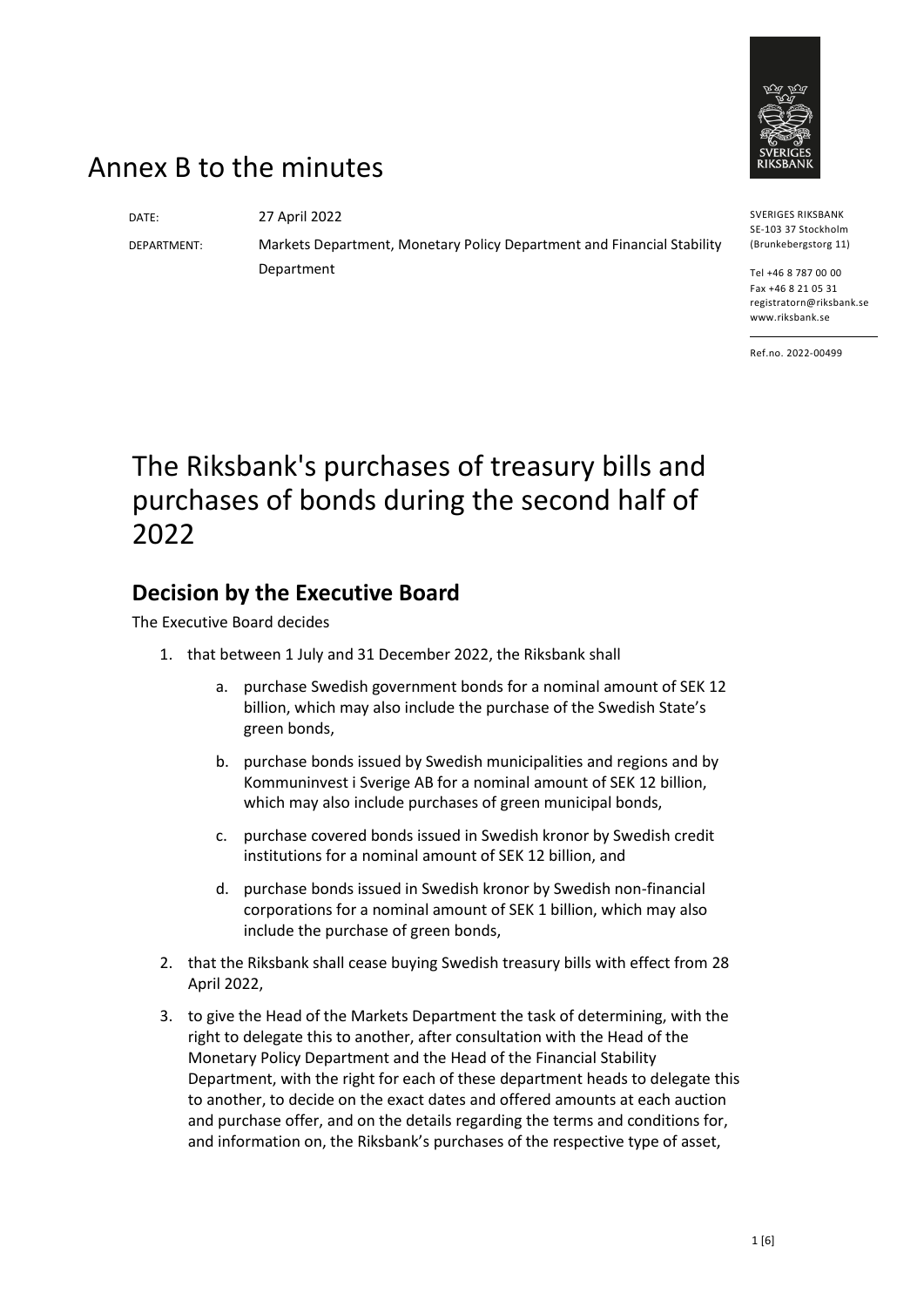

- 4. that the Head of the Markets Department, with the right to delegate this to another, shall at least once every second month also consult with the Executive Board regarding guidelines for the Riksbank's purchases of the respective type of asset to be made in the period up to the next consultation, and
- 5. to publish the decision on Thursday 28 April 2022, at 09.30.

### **Background**

As part of the measures to counter the effects of the coronavirus pandemic on the Swedish economy, the Riksbank implemented a comprehensive programme for the purchase of assets for monetary policy purposes, starting in March 2020. The programme included purchases of Swedish treasury bills and government bonds, bonds issued by Swedish municipalities and regions and Kommuninvest i Sverige AB (below also referred to as municipal bonds), covered bonds issued by Swedish institutions and bonds and commercial paper issued by Swedish non-financial corporations. Within the scope of this programme, the Riksbank bought the Swedish state's green bonds and green municipal bonds. Moreover, the purchases of corporate bonds were limited to bonds issued by companies deemed to comply with international standards and norms for sustainability. The programme expired on 31 December 2021.

This asset purchase programme and the Riksbank's other measures during the pandemic have contributed to a gradual stabilisation of the financial markets, resulting in lower interest rates and better functionality. The programme has therefore contributed to the recovery in the Swedish economy. The scope and focus of the measures have continually been adapted to changes in the economic outlook.

From the start of the asset purchase programme in March 2020 until it expired on 31 December 2021, the Riksbank purchased government bonds for SEK 91.0 billion, municipal bonds for SEK 109.0 billion, covered bonds for SEK 435.0 billion and corporate bonds for SEK 13.0 billion. At that time, the Riksbank no longer had any holdings of commercial paper. The Riksbank's purchases of treasury bills had resulted in holdings amounting to SEK 20.0 billion on 31 December 2021. Together with the government bonds purchased by the Riksbank in accordance with decisions taken before the pandemic, this means that the Riksbank's total asset holdings amounted to SEK 926.5 billion as of 31 December 2021.

To keep the holdings approximately unchanged, the Riksbank has during the period 1 January to 26 April 2022 purchased government bonds for SEK 15.7 billion, municipal bonds for SEK 15.2 billion, covered bonds for SEK 14.0 billion and corporate bonds for SEK 1.2 billion. The Riksbank's purchases of treasury bills during the same period have resulted in a holding equivalent to SEK 22.1 billion. In total, the Riksbank's asset holdings amounted in nominal terms to SEK 960.9 billion on 26 April 2022.

### **Considerations**

The fluctuations in demand during the pandemic created disruptions in global value chains. The rapid recovery in the global economy, combined with disruptions to freight and production meant that inflation rose rapidly in many countries last year. The upturn continued at the beginning of 2022, with the highest listings for several decades in the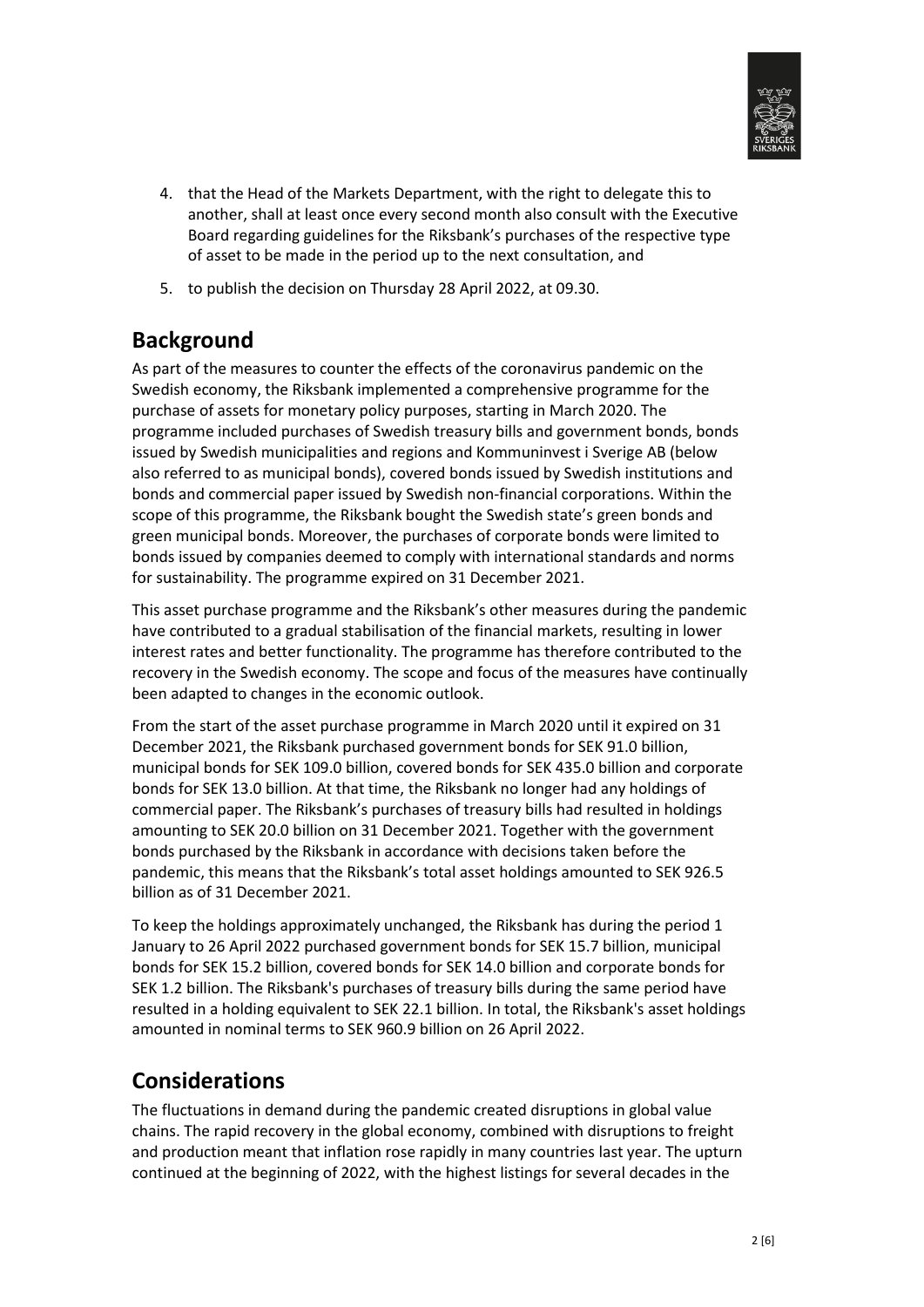

United States, the United Kingdom and the euro area. Energy prices are one important explanation for this, but the price increases have spread further and reflect not only the direct effects of high oil and gas prices. As inflation has risen, many central banks have raised or signalled raises in their policy rates and have adjusted purchases and holdings of securities in a more restrictive direction. As market participants are now expecting faster monetary policy tightening, bond yields have risen rapidly.

At the same time, the geopolitical situation in Europe has deteriorated significantly, with Russia's invasion of Ukraine. The war has caused great human suffering and led millions of people to flee. The economic consequences are difficult to predict. However, there is much to suggest that the war and the western world's sanctions against Russia will hold back growth this year At present, the most apparent effect of the war is that uncertainty has increased regarding access to, for instance, oil, natural gas and grains. World market prices for fossil fuels have risen and higher prices for energy and food are expected to push inflation up further in a situation where it is already high.

In Sweden, GDP increased rapidly last year. A slowdown in growth is expected this year, partly as a result of demand from abroad dampening in the short term, and partly as a result of the increased uncertainty for households and companies caused by the war in Ukraine. Despite this uncertainty, household consumption will probably develop strongly in the near future as consumption patterns are becoming more and more in line with what they were before the pandemic. However, high inflation and rising interest rates will contribute to household consumption and business sector investment being weaker than the Riksbank assessed in February. All in all, GDP growth is still expected to be fairly good, but the assessment has been revised downwards. Unemployment is expected to fall, but not to the same low level as in the previous assessment.

Inflation was 6.1 per cent in March, which is the highest level measured in Sweden since the beginning of the 1990s. Inflation has risen since the middle of last year, which is largely explained by rapid price increases on energy. Energy prices have risen further since the Russian invasion of Ukraine and this pushes up CPIF inflation. When adjusted for energy prices, inflation was relatively moderate in 2021, but then rose rapidly at the start of 2022. CPIF inflation excluding energy was 4.1 per cent in March.

Outcomes point to the upturn now being broad. In addition to energy prices, a clear upturn in the rate of price increase is visible for both food and other goods and services. Monetary policy cannot affect the high internationally determined commodity and freight prices and the price increases for energy, food and certain goods, for example, will remain high for some time to come. The Riksbank's forecast for underlying inflation has therefore been clearly revised upwards. Underlying inflation is expected to continue rising in the coming period, and to be over 5 per cent up to the end of the year. However, the Riksbank can counteract the higher inflation becoming established in price-setting and wage-formation, and make sure that inflation returns to the target after a period of time. Monetary policy must therefore be adapted so that inflation falls back and price-setting and wage-formation in the economy can continue to use the inflation target as a benchmark.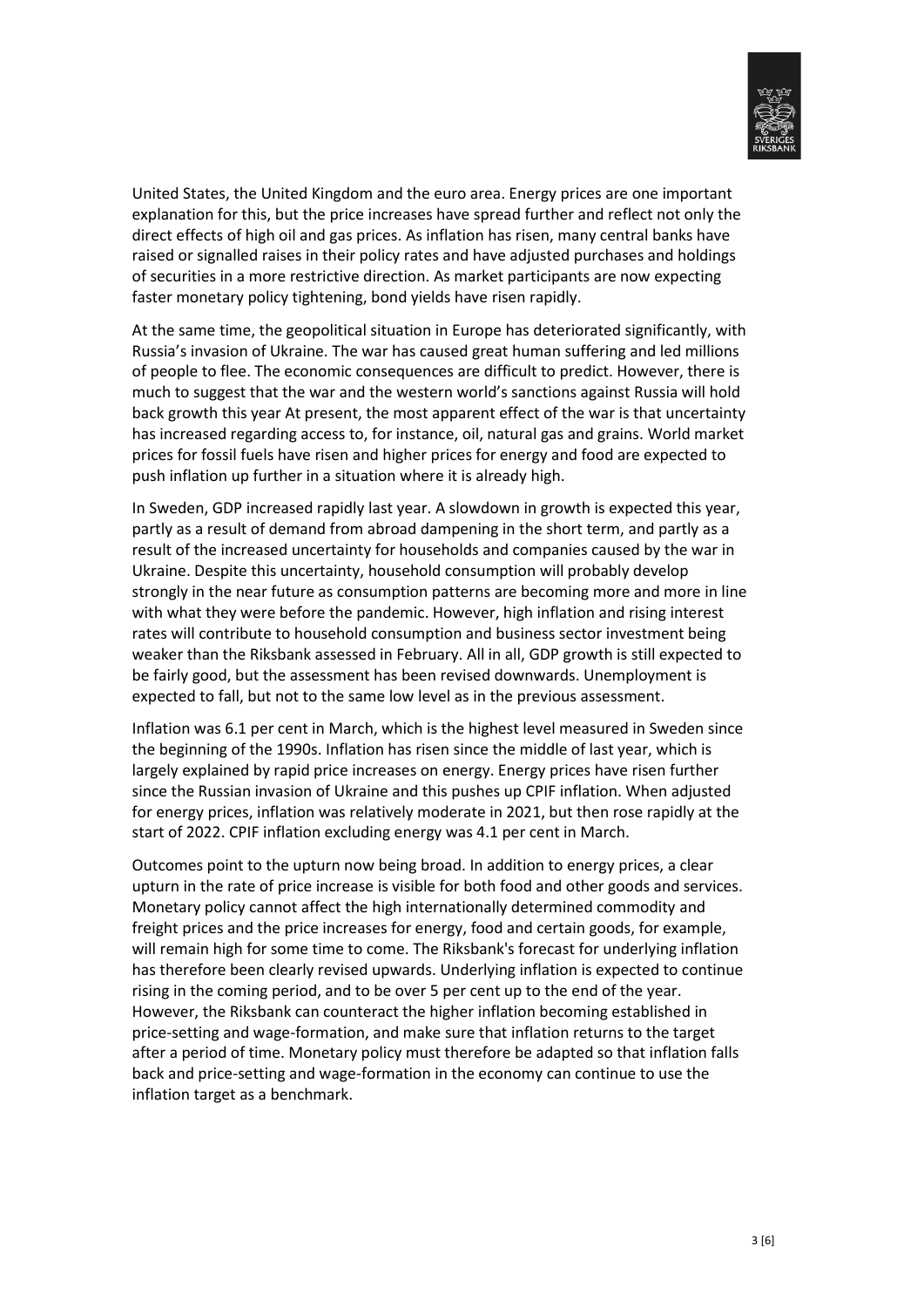

#### **Asset purchases during the second half of 2022 and no purchases of treasury bills during the remainder of the second quarter of 2022**

The asset purchase programme initiated in March 2020 expired on 31 December 2021 (ref.no. 2020-00861). The Executive Board now decides on the purchase of securities during the second half of 2022, which means that purchases are halved during the second half of the year compared with the first half of 2022. The assessment is that the Riksbank's holdings of securities should decrease slightly during 2022 and that this support to the economy will thereby decline. The forecast is that the holding will continue to decline after 2022. This contributes to inflation returning to the target slightly further ahead.

The Riksbank does not consider it appropriate to reduce the holding of bonds by SEK 46.6 billion during the second half of the year, that is, the same amount that matures during the period. It is uncertain to what extent the financial conditions will be affected by the Riksbank's ceasing to purchase bonds. There is therefore reason to change the holding gradually so as not to risk contributing to a degree of uncertainty which has moreover increased recently as a result of geopolitical developments. However, the Riksbank does consider that there is little risk that the market for Swedish treasury bills would be affected in this way. The Riksbank can therefore, with an amendment to item 1b of the decision of 9 February (ref.no. 2022-00151), terminate these purchases immediately.

The purchases included in this decision shall be implemented with such an allocation and according to such terms and conditions that they can be assessed as compatible with the appropriate provisions regarding the prohibition of monetary financing, in accordance with the instructions in the Executive Board decision dated 9 February 2021 (ref.no. 2021-00257). This means that purchases will continue to be designed based on the principle that the Riksbank should not hold a predominant share of the total outstanding stock of assets issued by the Swedish state, Swedish municipalities and regions, as well as Kommuninvest i Sverige AB and publicly-owned companies.

It is therefore appropriate that between 1 July and 31 December 2022, the Riksbank shall purchase Swedish government bonds for a total nominal amount of SEK 12 billion, municipal bonds for a nominal amount of SEK 12 billion and covered bonds issued in Swedish krona by Swedish credit institutions for a nominal amount of SEK 12 billion. Within the amount allocated for purchases of government and municipal bonds, the Riksbank may continue to purchase green government and municipal bonds. In addition to these purchases, the Riksbank shall during the second quarter of 2022 purchase bonds issued in Swedish kronor by Swedish non-financial corporations for a nominal amount of SEK 1 billion.

The Riksbank's asset purchases are justified for monetary policy reasons and are made pursuant to Chapter 6, Article 5 of the Sveriges Riksbank Act (1988:1385).

#### **Instructions for purchases during the second half of the year and risk assessment**

For the Riksbank to ensure that the asset purchases have a broad pass-through into rate-setting, they should continue to be made in a market-neutral way and through bid procedures on the secondary market. Purchases of corporate bonds can also be made on the secondary market in the form of bilateral purchases; see the instructions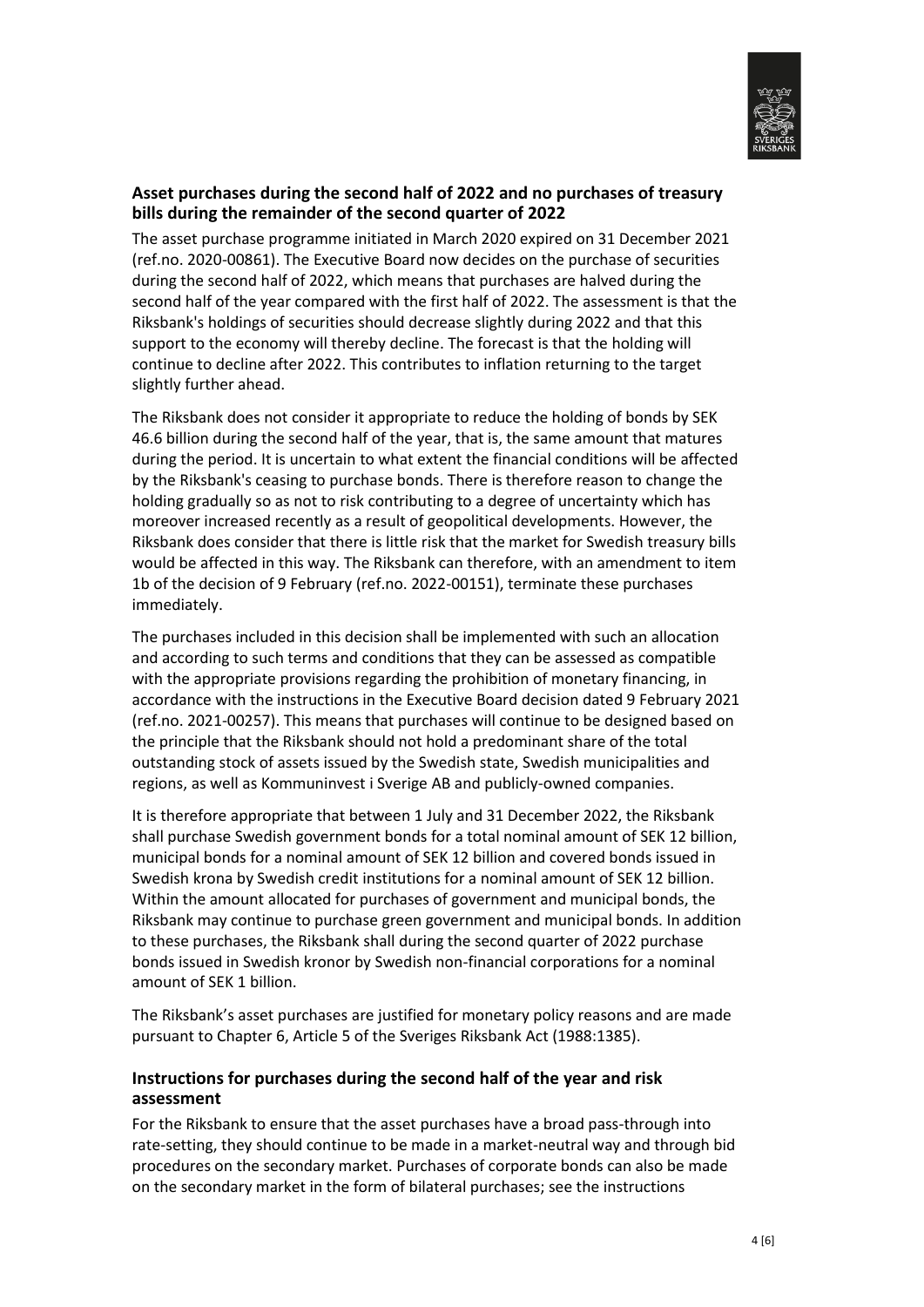

conferred by the Executive Board decision of 31 August 2020 (ref.no. 2020-00861) and 6 November 2020 (ref.no. 2020-01133). Purchases of corporate bonds shall also comply with the instructions in the Executive Board decision on sustainability dated 25 November 2020 (ref.no. 2020-00861).

The Riksbank's purchases of government bonds shall be in accordance with the instructions in the Executive Board decision on government bond purchases dated 27 April 2020 (ref.no. 2020-00380). The government bond with the original maturity of 50 years, issued by the Swedish National Debt Office in June 2021, will not be included in the Riksbank's purchase of nominal government bonds.

The Riksbank's offer to purchase municipal bonds shall be in accordance with the instructions in the Executive Board decision dated 15 May 2020 (ref.no. 2020-00511). This means that the Riksbank shall offer to buy municipal bonds so that the holdings over time as far as possible reflect the outstanding stock of bonds with regard to, for example, issuer, maturity and credit-rating.

The purchases of green government bonds and green municipal bonds shall follow the instructions in the Executive Board's decision dated 25 November 2020 (ref.no. 2020- 00861), which means that they shall be managed according to the same terms and conditions as apply to the other government bonds and municipal bonds respectively.

Purchases of covered bonds shall be made in accordance with the instructions in the Executive Board decision on purchases dated 27 April 2020 (ref.no. 2020-00401) and shall include bonds with maturities of over one year.

The Riksbank's measures normally have several different, partly uncertain and sometimes unpredictable, consequences for the social economy and the Riksbank's own finances. The benefits of each measure from a monetary policy perspective need to be weighed against its potentially negative impact on the financial system, such as changed expectations from various agents and other long-term risks. The purchases to be made in accordance with this decision entail some increased financial risks for the Riksbank, in relation to not making the purchases. At the same time, the increase in the financial risks is counteracted to some extent by norm-based negative screening when purchasing corporate bonds. The Riksbank considers that the benefits of the various asset purchases outweigh their possible drawbacks. The current risks are still deemed to be manageable.

#### **Detailed design of the asset purchases**

It is the responsibility of the Head of the Markets Department, with the right to delegate to another person, to decide on the exact date and offered amounts at each respective auction and offer to purchase, and on the closer details regarding terms and conditions for, and information on, the Riksbank's purchases of assets. The decisions shall be taken after consultation with the Head of the Monetary Policy Department and the Head of the Financial Stability Department, with the right for each of them to delegate to another person.

The Head of the Markets Department, or person to whom the Head of the Markets Department has delegated, shall also consult with the Executive Board. The consultations with the Executive Board shall be held at least once every second month